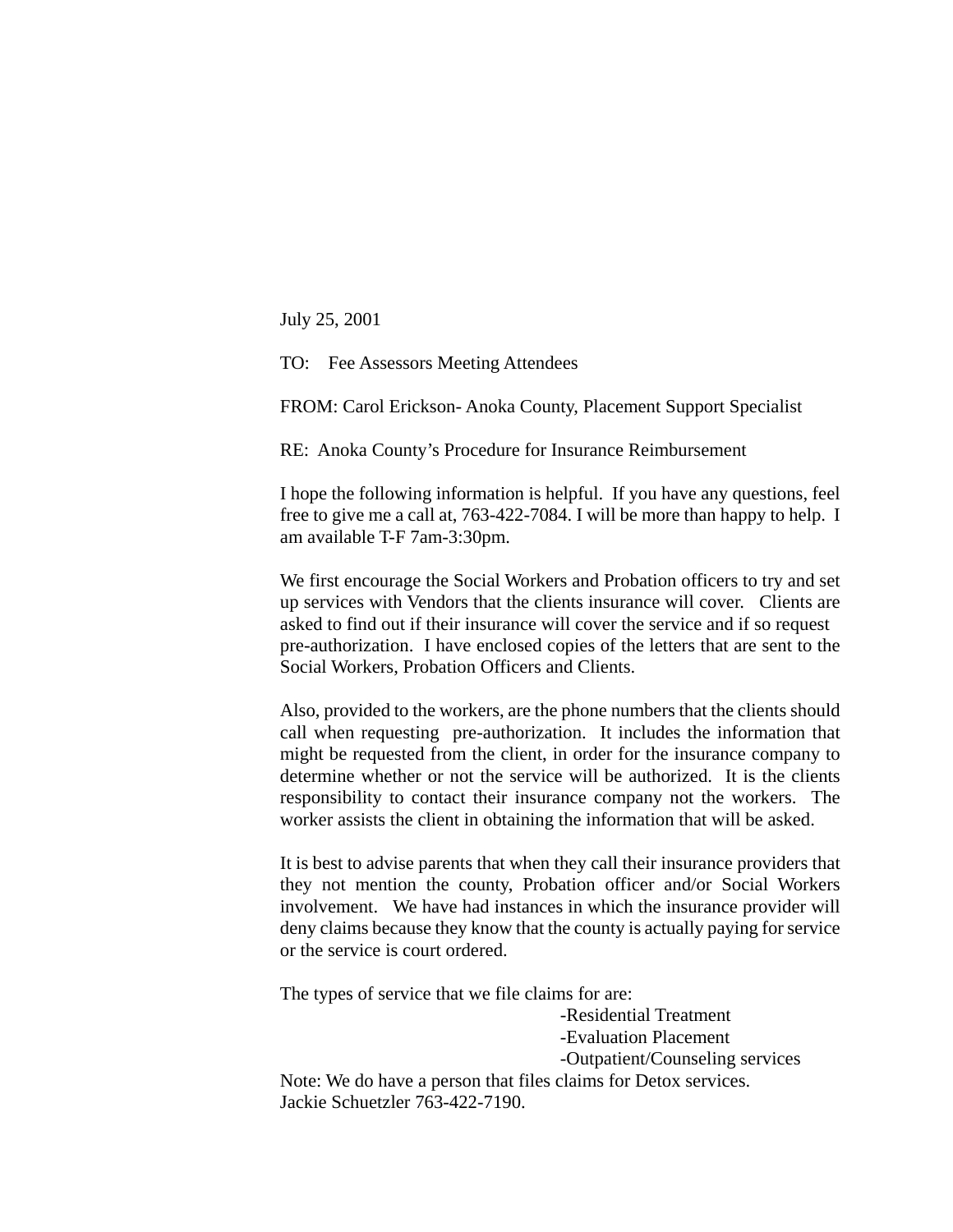Before filing claims we need a Health Insurance Release form (copy enclosed) signed by the parents, diagnostic codes (request from Probation Officers and Social Workers) and record that county paid for service. The corrections department has an additional release form. When I request diagnostic codes and/or copies of psych. evals or discharge summaries, the Probation Officers obtains a release that is signed by the parents and child. The release specifically states what information they are releasing to me.

Parents have 3 possible ways that they might receive the insurance release form. -Social Workers/Probation Officers -Collections Department -or I request the form from the client

There are two signature lines on the release form. One line is to authorization release of information to the Insurance company. The other is to authorize release of any payments to the county. Sometimes in error the insurance companies reimburse payments to the Vendors or Clients. I would then contact the Vendor and request the funds be returned to Anoka County. If a payment were made to the client, I notify our collections department and they collect the money from the client.

All claims are filed on a UB-92 form or if requested by the insurance provider, a HCFA1500(copies enclosed). You can order the forms from the American Medical Association. You can not hand write a UB-92 form. We have a program for completing the UB-92 on the computer. The program is called Delrina. If you want information about this program, you can call my supervisor Kim Verbugge at, 763-422-7073.

Based on a training seminar that I attended through Blue Cross/Blue Shield and through trial and error, this is how a UB-92 form is completed (example of residential treatment and counseling enclosed):

Box # 1-Vendor name and Address 2-Blank 3-Client # assigned by County 4-Code (Codes are found in the "Uniform billing Manual" a must to have. You can order one by contacting State Uniform Billing Committee 6215 W ST.Joseph Hwy, Lansing, MI 48917 Phone# 517-323-3443) 5-Vendor's tax id #. When there isn't one, we use our county tax id # 6-date of service that the claim is covering. 7-11-Blank 12-name of person who rec'd service. No middle names. Only middle Initial. So far it hasn't mattered whether the first name is first or the last name 13-Address (only BC/BS requires) 14-B-date of person who rec'd service 15-Male or Female M or F

16-Martial Status M-Married S-Single 17-Date service began 18-Blank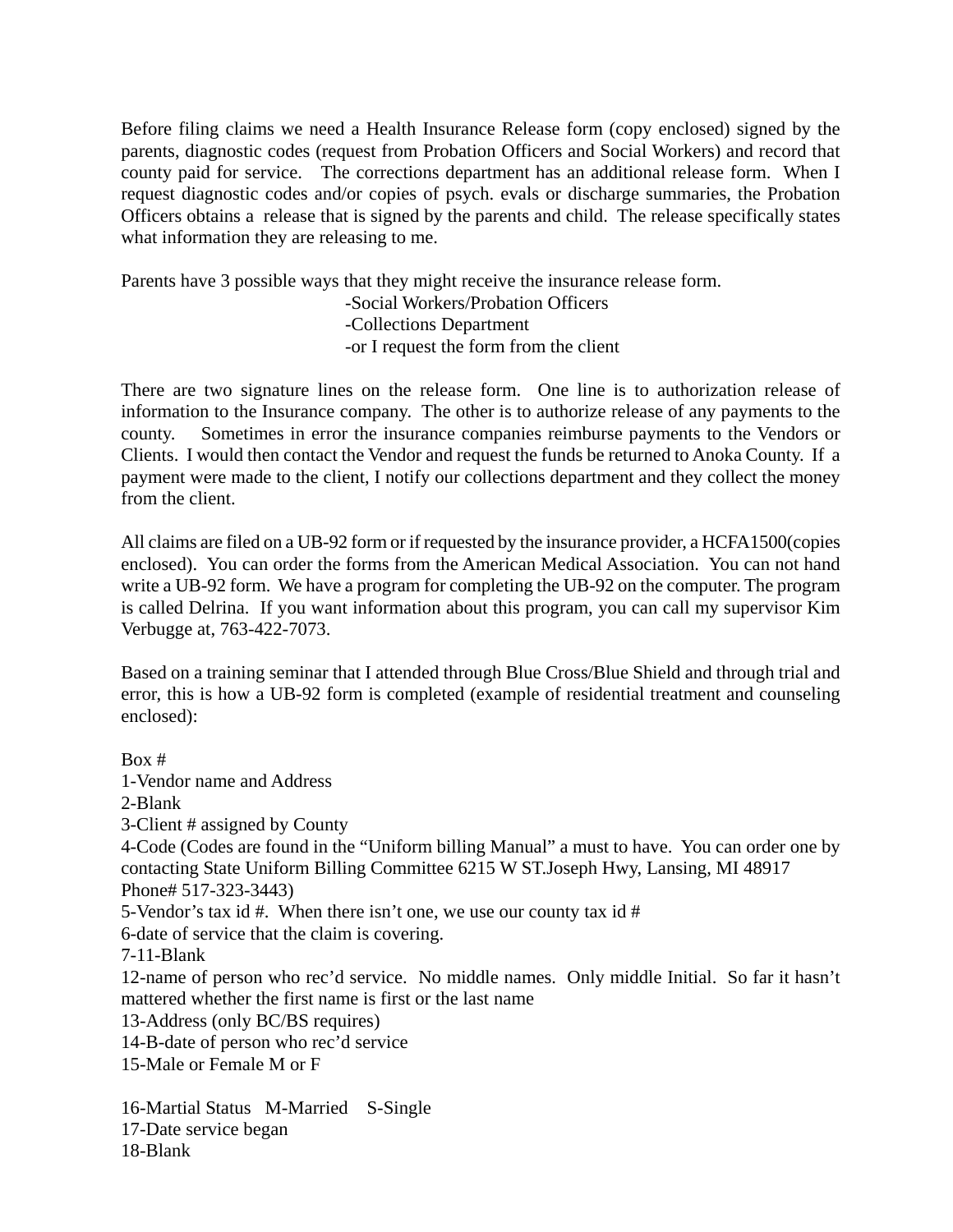19-20- Code from Uniform Billing Manual

21-Blank

22-Code from Uniform Billing Manual

23-37-Blank

38-County name and address

39-41)Blank

42-code from Uniform Billing Manual. We use 124 for Residential treatment and Eval placements .9-- outpatient and counseling you will need to check the manual for the two digits after the 9 43-Describe Service example: Residential Treatment, Diagnostic assessment, Group Therapy, Family Therapy. The bills you receive from the Vendors for counseling services should have a description of the service and CPT codes (copy enclosed) I put this info in this box example: 90806-Individual Therapy 90847-Family Therapy

44-rate of service

45-I only fill in for counseling services

46-# of days or hours of service

47-rate  $X \#$  of units of service

48-49-Blank

50-Insurance Provider Line A- Primary Line B-Secondary

51-Each Insurance provider assigns each Vendor a provider number. This box is blank on most of my claims. If necessary, you can contact the Vendor and ask them for the number.

52-Asking whether or not you have a signed release for information Y-yes N-no

53-Asking whether or not you have a signed release to accept payment Y-yes N-no

54- If you are filing a claim for secondary insurance and the primary insurance made a payment. That amount goes in this box

55-Total amount of claim

56-57-Blank

58-Policy holder name

59-Some insurance providers assign two digit numbers to each member on the policy. I only fill it in when it is requested so far BC/BS has requested it but inconsistently.

60-Policy #

61-Blank

62-Group #

63-64-Blank

65-Employer name

66-Blank

67-75-Diagnostic Codes. You probably will only have 1-4 codes

76-83-Blank

84-Put County's tax id # and any Axis II-V codes

85-Your signature

86-Date you completed form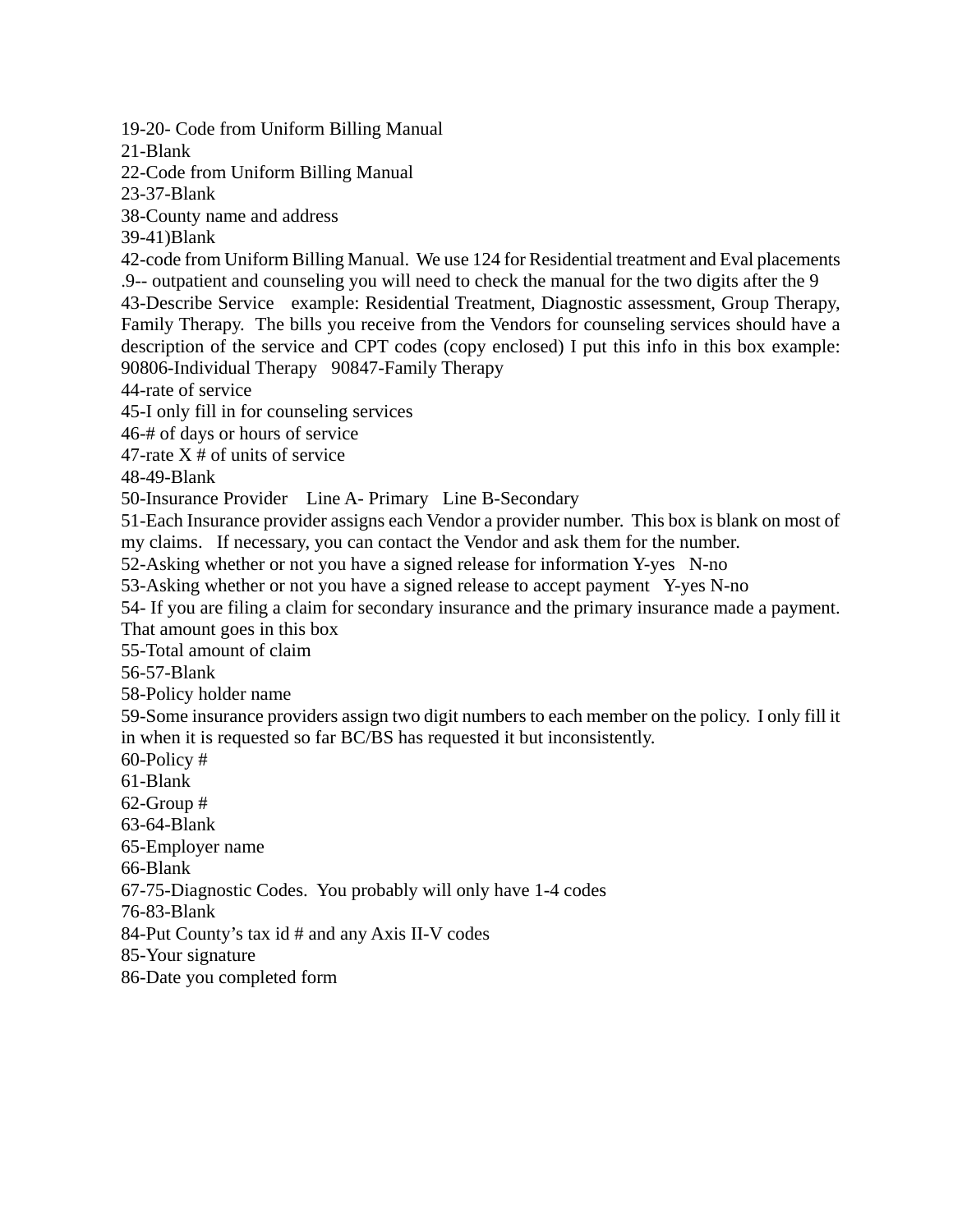-Allow 3 months for the insurance providers to process claims. If no response after 3 months send a letter requesting status of claim (copy enclosed). Wait 3 more months. If still no response, then you can call or send 2nd request. Try and do most correspondence in writing.

-Any phone conversations with insurance representatives **should be documented in detail, dated and obtain name of person** you spoke with. Representatives within the same company will give you conflicting information. When I think I have understood what they have just told me, I repeat it to them to make sure that I am on the same line as they are. This is very important!!!!!!!!!!!!!

-Everything you send to insurance, make a copy. I keep detailed logs of all activities. Anything you receive from insurance companies keep. This is very important!!!!!!!!!!!!!!!!!!!!!!!!!!!!!!

-Most insurance providers allow 1 yr from date of service to file a claim. Don't delay in filing claims. You can file a claim that is over a year old but many times they will say that the time frame for filing has expired. It never hurts to try. When clients request that I file a claim that is over a year old, I tell them that they need to contact their insurance provider to verify whether or not they will accept it.

-It is not unusual for the insurance companies to claim that they never rec'd your claim. You may have to resubmit the claim. When I have correspondence from insurance providers that prove that they did receive my claim, then I don't resubmit the claim. I make copies of original claim, the correspondence from insurance provider and a letter requesting status of claim.

-If Medica sends a remittance statement and it has code 457. It means that they want medical information. They want proof that service is medically necessary. I send copies of psych. evals, diagnostic assessments, discharge summaries, description of programs. This is sent with a copy of the remittance. Keep original.

-BC/BS very picky about forms. All writing must be in boxes, not on the lines.

-If insurance Denys claim because of lack of authorization. I send a letter to parents stating that claim was denied, the reason for denial and that they can contact there insurance and request retroauthorization of service.

-When filing a claim, there is no need to send any type of letter with the claim. Just send the claim.

-If insurance Denys because not covered service, then send a letter to the clients stating that they can appeal decision. I have had two clients that were real assertive with their insurance provider and were able to have service paid in full or partial. One child was out right denied. The mother called and was able to have a certain number of days paid. She called again and the whole service was paid. Another child was in residential treatment and the mother was able to have the counseling portion of the service covered by the insurance.

-Even if service is denied keep filing claims. Each claim is reviewed and processed by a different person. One person may pay for one month of a child's stay and another may deny the next month. If this happens, then start appealing and challenge the denial.